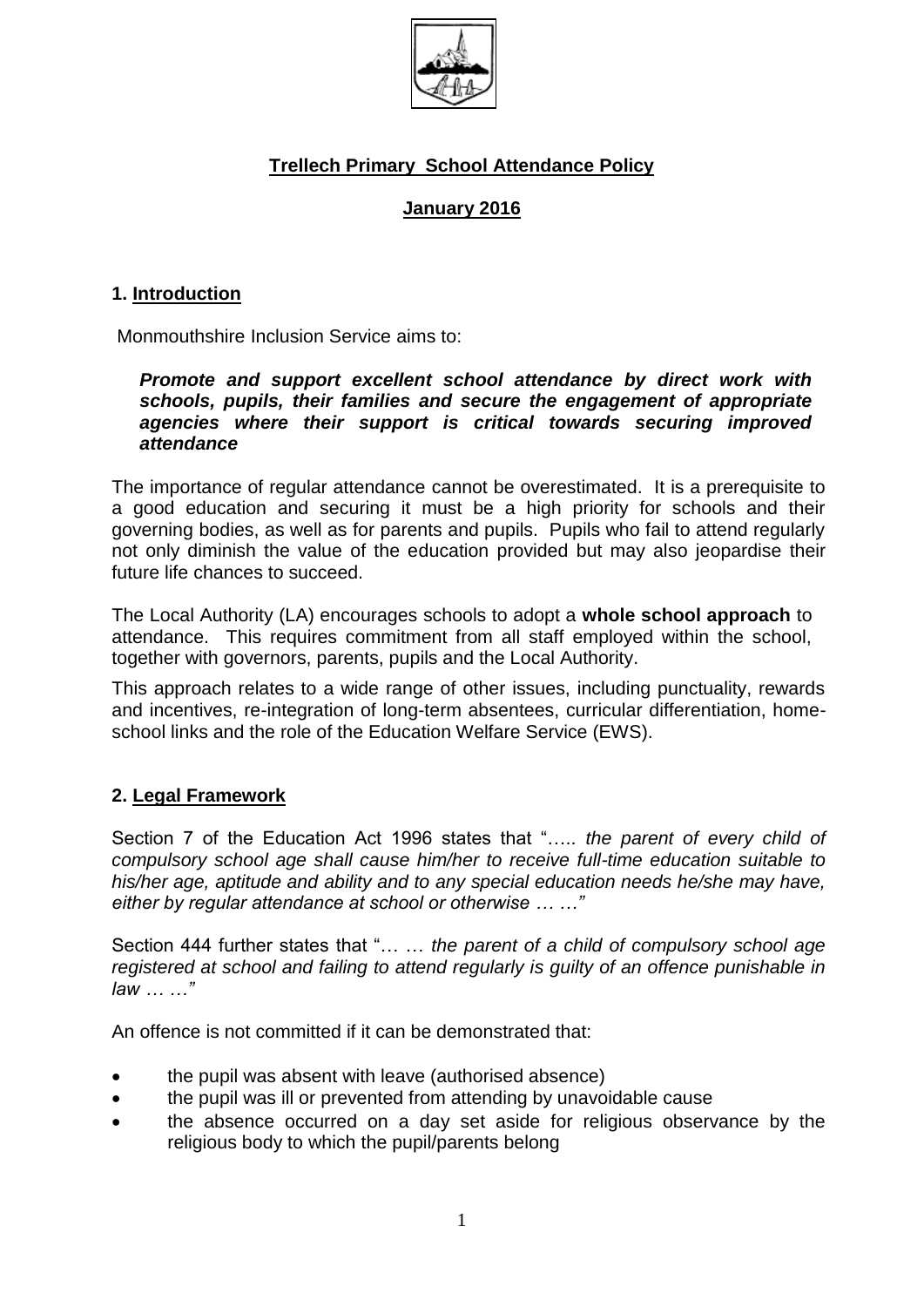

 the school is not within the prescribed walking distance of the child's home and suitable transport arrangements have not been made by the LA

# **The Act also places a legal obligation on:**

- the LA to provide and enforce attendance
- the schools to register attendance and notify the LA of a child's absence from school. (Welsh Assembly circular 47/2006) and the Education (Pupil Registration) (Wales) Regulations 2010.

# **The Legislative Framework:**

- The following legislation, guidelines and documents underpin this policy:
- Education Act 1996
- Children Act 1989
- Children Act 2004
- Education and Inspections Act 2006
- SEN Code of Practice for Wales 2004
- The Learning Country and Learning Country II: Vision into Action, WAG (2006)
- School Effectiveness Framework
- The National Model for School Improvement
- National Service Framework for Children, Young People and Maternity Services in Wales, WAG (2005)
- Children and Young People's Workforce Development Strategy
- Behaving and Attending: Action Plan Responding to the National Behaviour and
- Attendance Review, WAG (2009)
- Inclusion and Pupil Support, WAG Circular 47/2006
- Exclusion from Schools and Pupil Referral Units, WAG Circular 001/2004
- Improving Attendance 2006, Estyn
- Education (Admission of Looked After Children) (Wales) Regulations 2009
- The Education (Penalty Notices) (Wales) Regulations 2013
- Right of the Children and Young Persons (Wales) Measure 2011
- United Nations Convention on the Rights of a Child (the right to an education)

Services for children and young people with emotional and mental health needs, Wales Audit Office and Healthcare Inspectorate Wales, 2009

#### **Definitions**

a) Compulsory school age - Under Section 8 of the Education Act 1996, children and young people should attend school from the start of the first term commencing after their fifth birthday. The end of term dates are 31 March, 31 August and 31 December. A young person ceases to be of compulsory school age on the last Friday in June of the school year in which they have their 16th birthday.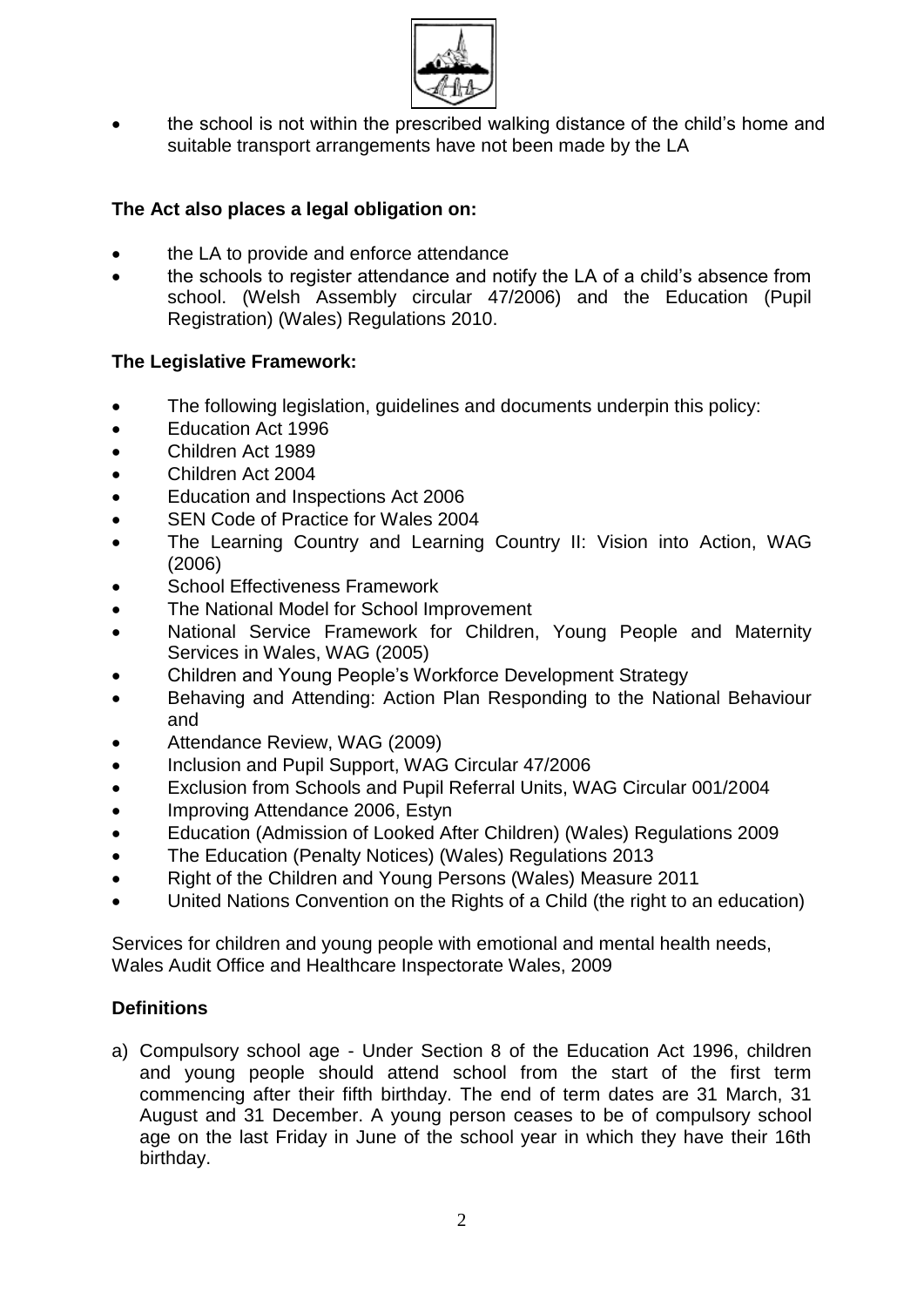

- b) The definition of 'parent' is set out in section 576 of the Education Act 1996 and includes:
	- i. all natural parents, whether they are married or not;
	- ii. any person who, although not a natural parent, has parental responsibility (as defined in the Children Act 1989) for a child or young person; and
	- iii. any person who, although not a natural parent, has care of a child or young person.
- c) Having care of a child or young person means that a person with whom the child lives and who looks after the child, irrespective of what their relationship is with the child, is considered to be a parent in education law.
- d) Walking Distance As defined by Section 3 of the Learner Travel (Wales) Measure 2008:
	- **i.** in relation to a primary school aged child receiving education at a maintained school, a non-maintained special school, a Pupil Referral Unit or independent school named in a statement maintained for the child, means two miles (3.218688 kilometres), **NB within Monmouthshire we currently use 1 and ½ miles for primary school aged children - this could be lower if the route is an unsafe walking route**
	- **ii.** in relation to a secondary school aged child receiving education at a maintained school, a non-maintained special school, a Pupil Referral Unit or independent school named in a statement maintained for the child, means three miles (4.828032 kilometres). **NB within Monmouthshire we currently use 2 miles for secondary school aged children - this could be lower if the route is an unsafe walking route**

In each case measured by the nearest available route which is safe to walk either escorted or unescorted.

e) Full-time education - Inclusion and Pupil Support 47/2006 defines full time education as: Key Stage 1: 21 hours Key Stage 2: 23.5 hours Key Stage 3 / 4 (Including Year 10 only): 24 hours Key Stage 4 (Year 11): 25 hours

#### **3. School Attendance Register**

Schools are required under The Education (Pupil Registration) (Wales) Regulations 2010, to take an attendance register twice a day; at the start of the morning session and once during the afternoon session. The register may be requested in a court of law as evidence in a prosecution for non-attendance. It may also contribute information to pupils' end-of-term reports, records of achievement and leavers' references. An accurate and consistent registration system is crucial if poor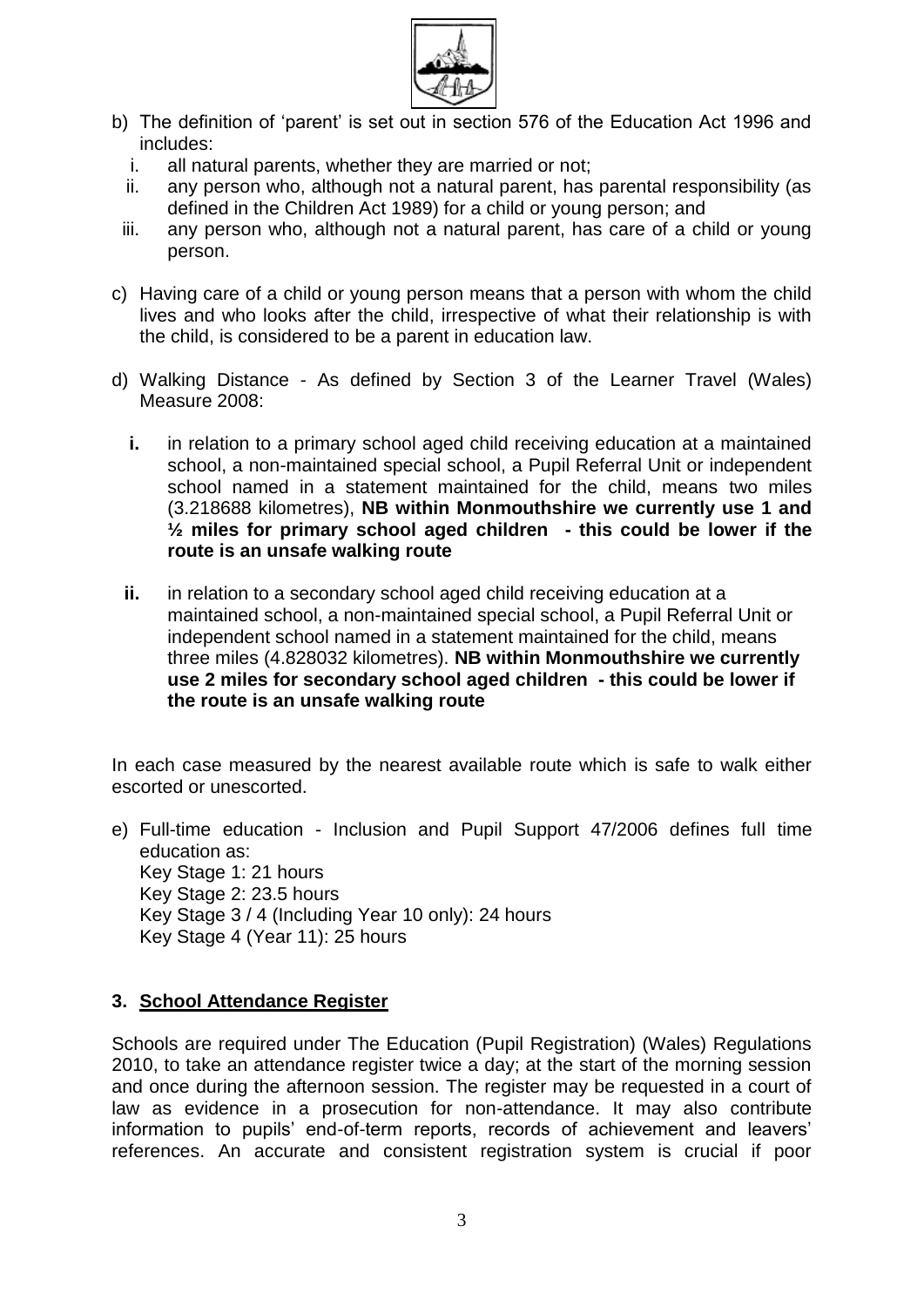

attendance and punctuality within a school are to be tackled. It is vital that pupils are aware that registration is a significant part of the school day.

All staff involved with the registration process should be made aware that the law is specific regarding the keeping of registers. Marking and keeping the register is of the utmost importance.

Unauthorised absence is absence without approval from an authorised representative of the school and includes all unexplained absences. The decision taken by the school to give or withhold authorisation for an absence is a critical factor in determining the local authority's decision to prosecute parents as prosecution is only possible for unauthorised absences. There will be occasions when the school may authorise a pupil's absence and hence no offence is deemed to have been committed.

It is important that schools exercise caution in the authorisation of absence. If they are suspicious of the explanation given by parents, the absence should be further investigated and left unauthorised until the matter has been clarified to the satisfaction of the school. The decision taken by the school to authorise absence or not, is of critical importance in determining the level of involvement of the EWS. If the school has authorised a pupil's absence they have, in effect, given leave, therefore there is no case in law for the parents to answer.

It should be noted that it is an offence not to maintain accurate registers. Detailed guidance on attendance codes (revised 2010) can be found in Annex 4i in the Pupil Support Guidance Document.

# **4. School Attendance Policy**

Schools are encouraged to develop a whole school policy on attendance in discussion with staff, governors, parents and pupils taking account of Assembly Government guidance on Inclusion and Pupil Support and good practice identified by the local authority. The School Model is the Authority's preferred approach for schools. This policy should:

- give a high priority to attendance and punctuality;
- ensure compliance with all statutory requirements;
- ensure that clear information is regularly communicated to parents and pupils;
- collect and make effective and constructive use of attendance data;
- provide clear guidance to staff on the process of registration and on such connected issues as the appropriate categorisation of absence;
- contain clear procedures to identify and follow up all absence and lateness;
- recognise the importance of early intervention;
- make provision for first-day of absence contact;
- monitor post-registration truancy through the taking of class registers and spot checks;
- be alert to critical times (e.g. Key Stage 2/3 transfer);
- identify a range of strategies to deal with absenteeism / lateness;
- provide for a clear and unambiguous hierarchy of sanctions;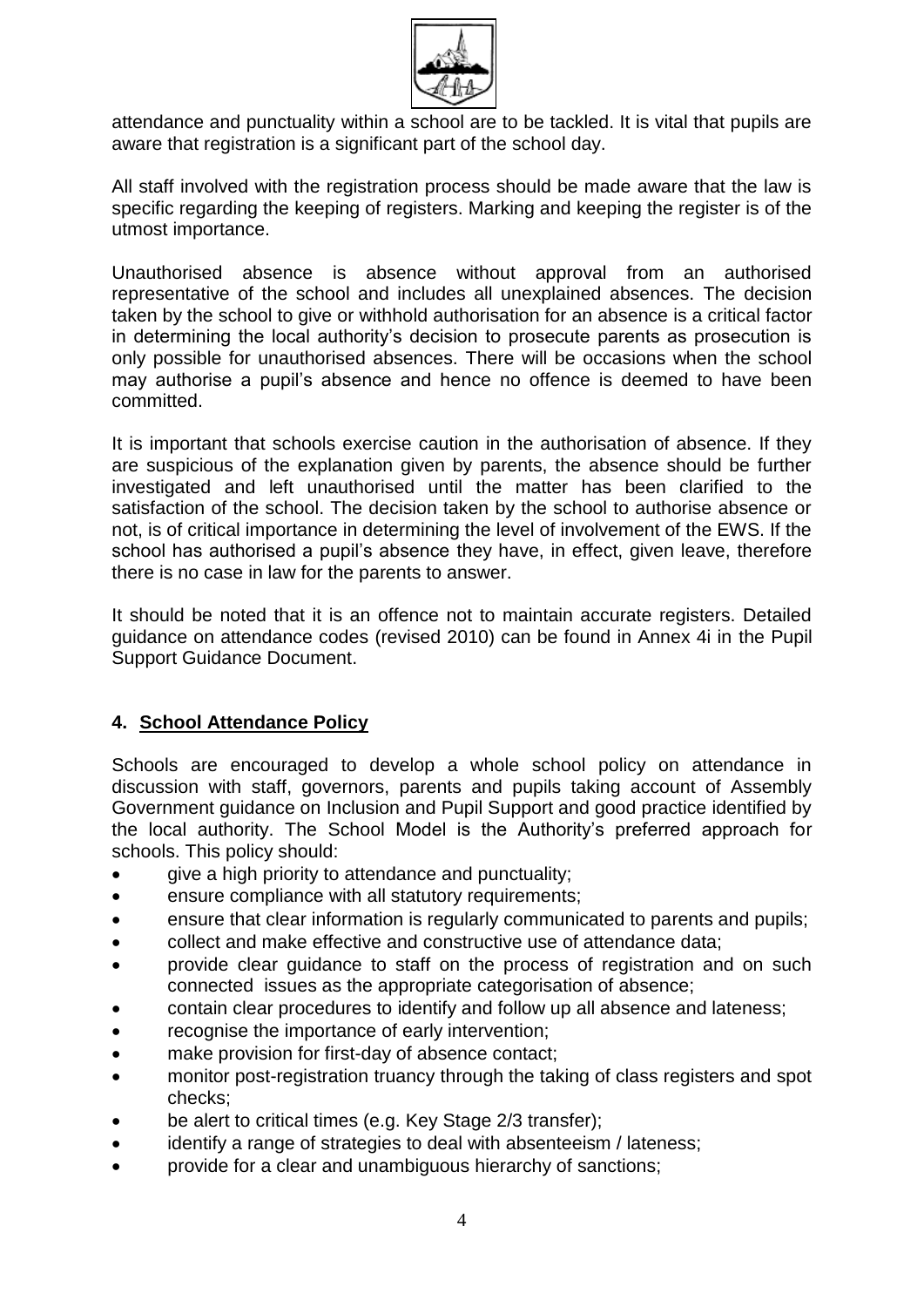

- develop attendance incentive schemes which recognise pupils' attendance achievements;
- consider the setting of targets for individuals, classes, year groups, etc.;
- establish procedures for identifying and reintegrating long-term absentees;
- provide for regular structured meetings between school staff and the EWO
- ensure that reasonable steps are taken by the school before an appropriate referral is made to the EWO;
- stress to parents the importance of continuity of learning, particularly in relation to requests for family holidays during term-time which will be considered on an individual basis taking into consideration the pupil's previous/current attendance;
- use opportunities such as parents' evenings and the school prospectus / brochure to remind parents of the school policy on attendance;
- involve governors;
- identify a key senior member of staff with overall responsibility for attendance;
- ensure that good practice is identified and disseminated;
- be regularly monitored and reviewed; and
- take steps to create a culture which encourages attendance, addressing school based causes of poor attendance such as bullying, racism, the curriculum, etc.

# **5. Absence**

It is important to emphasise that there are two different types of absence, **authorised** and **unauthorised**, and that unauthorised absence is perceived as truancy which could ultimately result in the Education Welfare Service (EWS) having to prosecute parents for the non school attendance of their child/ren.

Parents should be reminded that **it is only the head teacher who may decide whether an absence is to be authorised or unauthorised**. Parents should also be made aware that a letter does not in itself authorise an absence, only the school's acceptance of the explanation offered by the letter authorises the absence. It is important to clarify precisely what constitutes authorised or unauthorised absence. Examples of authorised absence include:

- **Sickness**
- Unavoidable medical/dental appointments
- Days of religious observance
- Exceptional family circumstances, such as bereavement

#### **Authorised Absence**

Only a Head teacher can authorise an absence. Parents and the Local Authority do not have the power to authorise absences.

The key points head teachers should consider when deciding to authorise absence are:

 It is a legal requirement that registered pupils of compulsory school age attend school regularly and punctually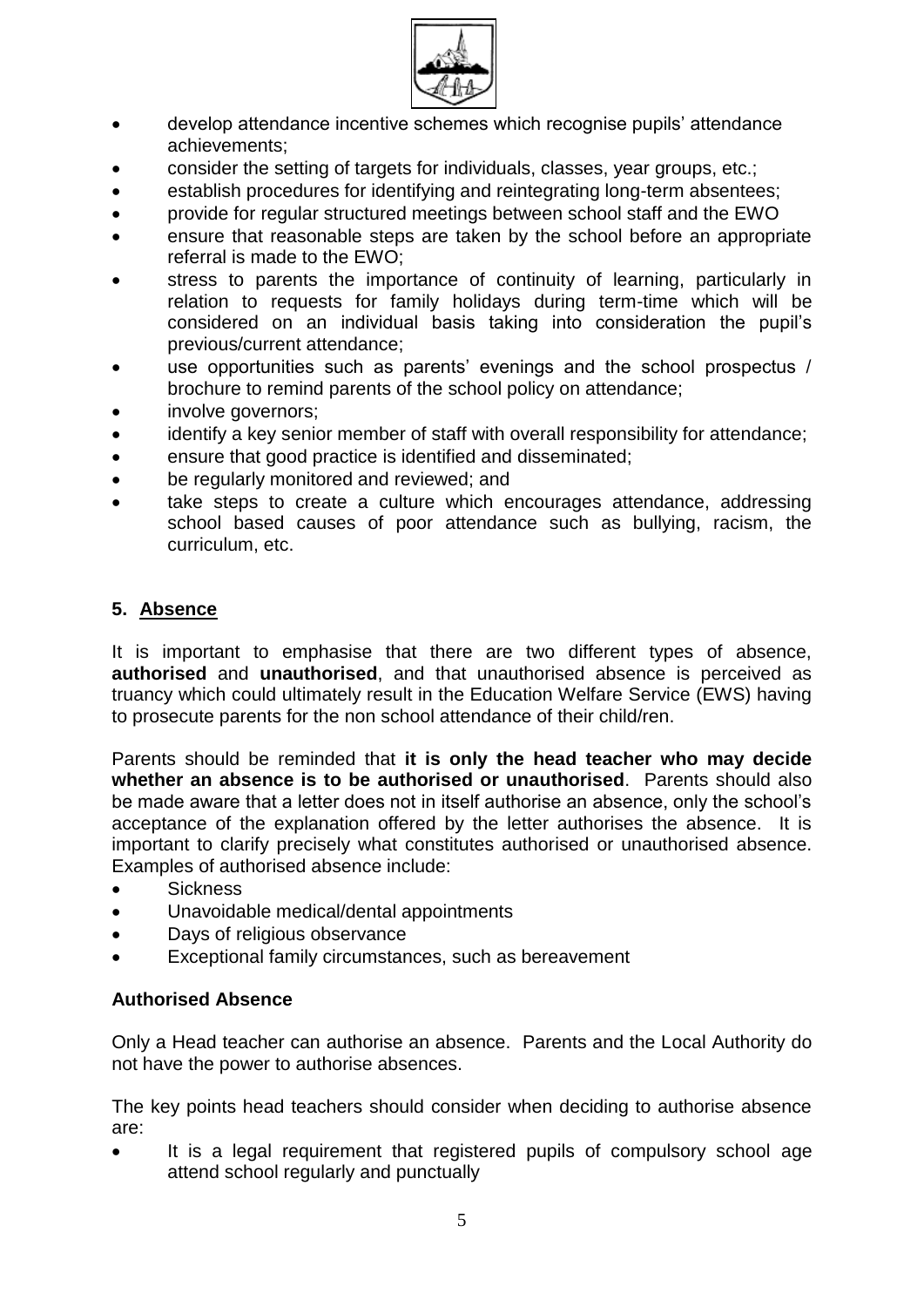

- Schools are not obliged to accept a parental explanation for pupil absence where there is doubt as to the validity of that explanation
- Parents should be aware that only **the head teacher** has the right to agree to a pupil's absence for family holidays in term time. Each application for leave should be considered in view of the specific circumstances of the family
- Schools should always expect regular and punctual attendance, even when the school is aware of family difficulties
- An explanation is required for every absence. If one is not forthcoming the absence will be treated as unauthorised
- Where absence is authorised, schools should remain vigilant to emerging patterns of non-attendance
- Lateness should be actively discouraged and persistent lateness treated in the same way as irregular attendance

# **Unauthorised Absence**

Unauthorised absence is absence without approval from the head teacher of the school and includes all unexplained absences. Thus, the decision taken by the head teacher to give, or withhold, authorisation for an absence, is critical in determining the LA's approach to any attendance case; for if a child's absence is approved by the Head teacher, for whatever reasons, no offence is deemed to have been committed and the EWS cannot consider prosecuting parents.

If schools are suspicious of the explanation given by parents, the absence should be recorded as unauthorised until further investigations have clarified the circumstances to the satisfaction of the school.

# **6. The Role of Parents**

- Parents and guardians have a duty to ensure that their child of compulsory school age receives suitable full-time education (Education Act 1996, Section 7) suitable to his/her age, ability and aptitude and any special educational needs s/he may have
- They are responsible for ensuring their child arrives at school on time
- They should ensure that their child stays at school for the day unless alternative arrangements are made
- Parents and guardians are responsible for informing schools of the reason for their child's absence as soon as possible, preferably on the first day of absence
- Parents may allow their child to be absent from school:
	- i. with the permission of the head teacher for a day of religious observance
	- ii. because they live beyond the statutory walking distance and no transport has been provided by the LA (unless the parent has chosen a school outside the prescribed catchment area)
	- iii. because he or she is prevented from attending school by an unavoidable cause directly affecting the pupil (e.g. illness)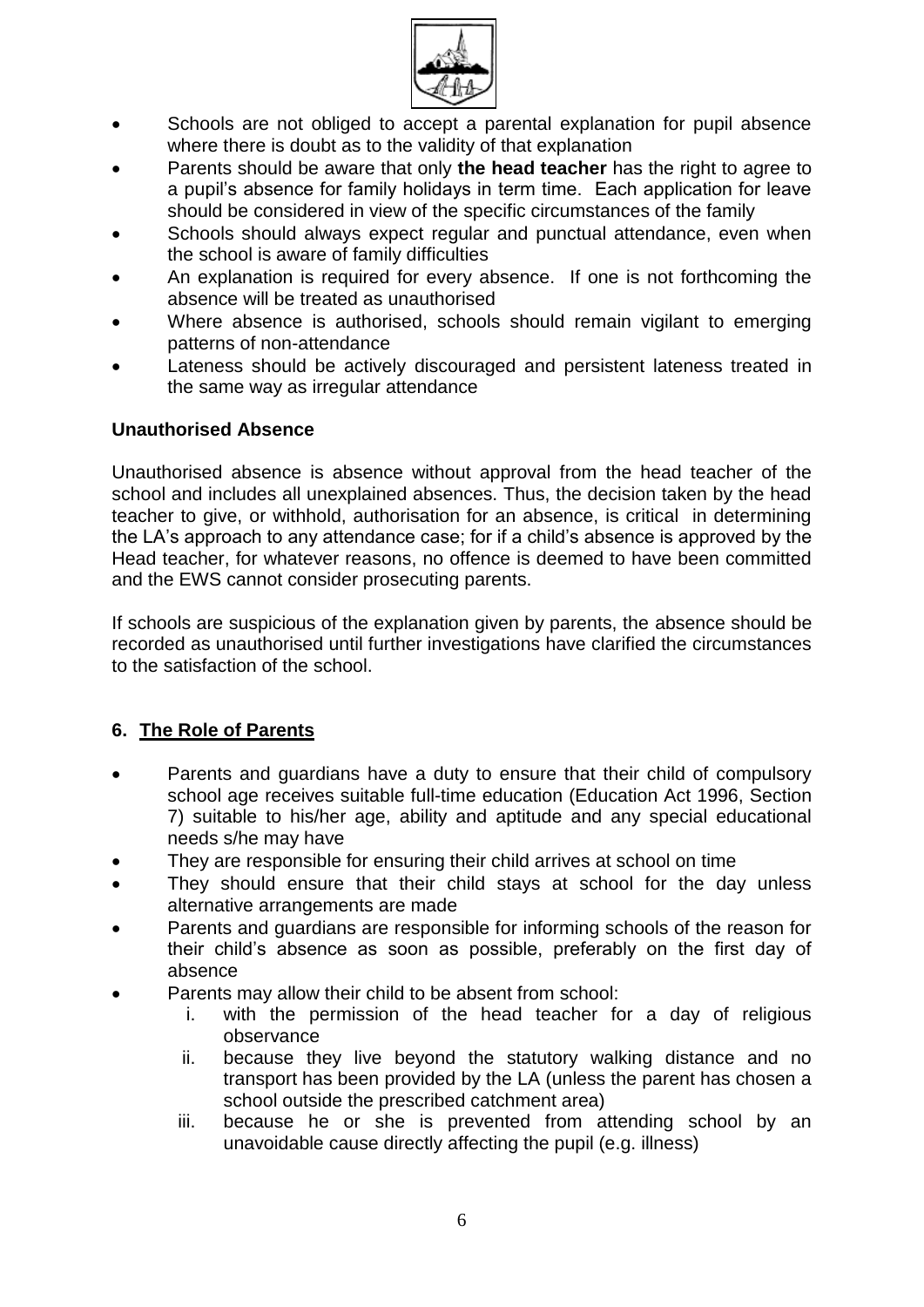

- Head teachers may authorise up to 10 days holiday per academic year and will need to respond to parental requests for holidays in term time on an individual basis and will make their decision whether to authorise or not on an individual pupil's circumstances
- They are encouraged to see themselves as partners with schools in the education of their children

### **Parentally Condoned Absence**

Parentally condoned absence is more difficult to identify than any other form. If there is reason to doubt that the explanation offered about a particular absence is genuine, the absence should be treated as unauthorised. Since all absences are to be treated as unauthorised unless and until schools agree on a satisfactory explanation, it is important that schools have procedures, consistently applied, to pursue explanations and for amending registers (Welsh Assembly Circular 47/2006, p. 73). Such procedures would indicate a request for medical advice from the school nurse regarding non-school attendance.

- Pupils are not expected to attend school when they are not well enough to do so whether as a result of short term, long term or recurring illnesses. However, they should not be kept away from school when they are well enough to go to lessons or when they have minor ailments which do not prevent them from taking part in their education. It would be useful to consider whether the ailment would keep parents and teachers away from work.
- Schools should have an established system in place to enable parents / carers to report their child's absence because of illness. It is reasonable for the school to ask the nature of the illness, ask the parent the expected length of absence and make arrangements for the parent to call the school again if the situation changes.
- Schools have the right to consider whether to accept the parent / carers position with regard to medical absence as there are occasions when parents report parentally condoned absence to the school as medical absence. If the school has concerns that the illness may not either be genuine or warrant the amount of absence accruing, the school may ask the parent to substantiate the illness by asking to see additional evidence such as a medical appointment card.
- However, staff should not request additional evidence every time pupils miss school due to illness. Restricting such requests to when the school has concerns that a pupil was not ill or that the illness was trivial and did not warrant time off reduces the administrative burden on schools. Schools and local authority staff should also be aware of the pressure they could place on doctors' appointment systems if they request a Doctor's Note every time pupils are ill. They should also be aware of the limited value that such notes have if a doctor did not treat the pupil for the illness.
- Schools should have a clear policy to address incidences of recurring absence where illness is given as a reason, but where there are indications or concerns that this may not be the case. In schools, where there is illness that appears unfounded, this can result in the pupil and parent or carer being offered an appointment with the school nurse.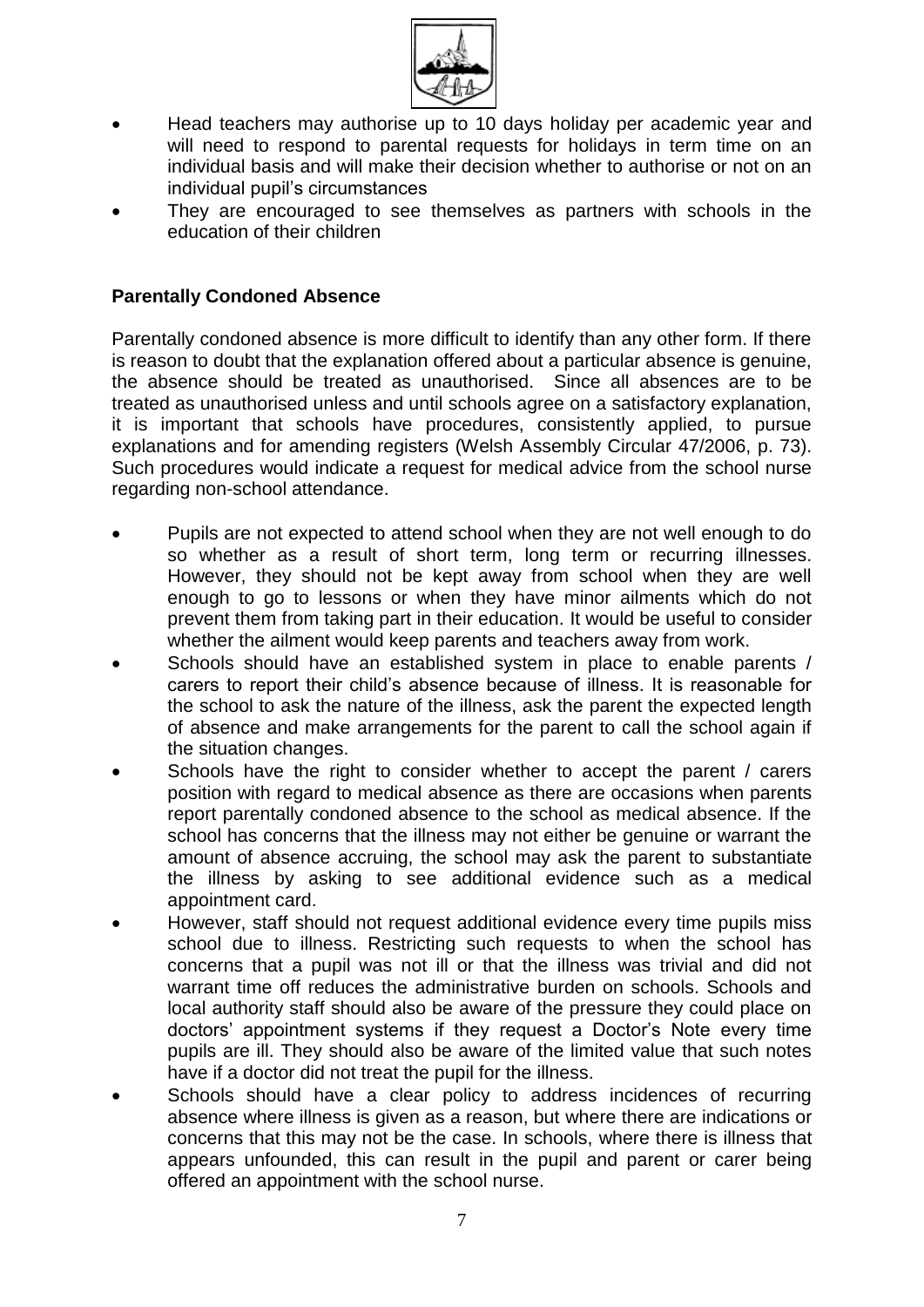

#### **Absence during term time**

Parents do not have an automatic right to withdraw pupils from school for a holiday and, in law, have to apply for permission in advance. Monmouthshire County Council advises all Head Teachers to consider any parental request for holidays during term time on an individual basis.

Such considerations may result in the school agreeing with the request and authorising the absence accordingly.

However, where parents fail to abide by the head teacher's decision not to authorise an absence and keep their child away from school or where parents fail to seek permission for time off, then time taken will be treated as an **unauthorised absence** in accordance with the application of this policy.

All requests for holiday during term time should be in writing, which should be made by a parent / carer of the child even if they are not going on holiday with them. If the parent with whom the child lives does not give consent to the holiday, leave cannot be given lawfully by the school except by a court order.

Where schools are experiencing difficulties with unauthorised absence during term time, they may wish to:

- issue a letter on the matter to parents, requesting a meeting to discuss further; or
- contact the school EWO for advice and support.

#### **Extended overseas trips**

When making judgements about extended absence for pupils from minority ethnic families, schools should ensure that full account has been taken, not only of the Regulations and Welsh Assembly Government guidance, but also of the situation of minority ethnic families in general and the particular circumstances relating to each individual case. It is important that schools show an understanding of the parents' perspective even though the school may not be able to comply with a request for absence.

Schools should ensure that all parents are aware of the school's policy on absence.

In the case of minority ethnic parents, special care should be taken to ensure that the Regulations are fully explained and understood. Interpreters should be used if necessary or, where a number of parents are concerned, the school may wish to consider organising a special meeting for these parents.

Schools should take account of the following: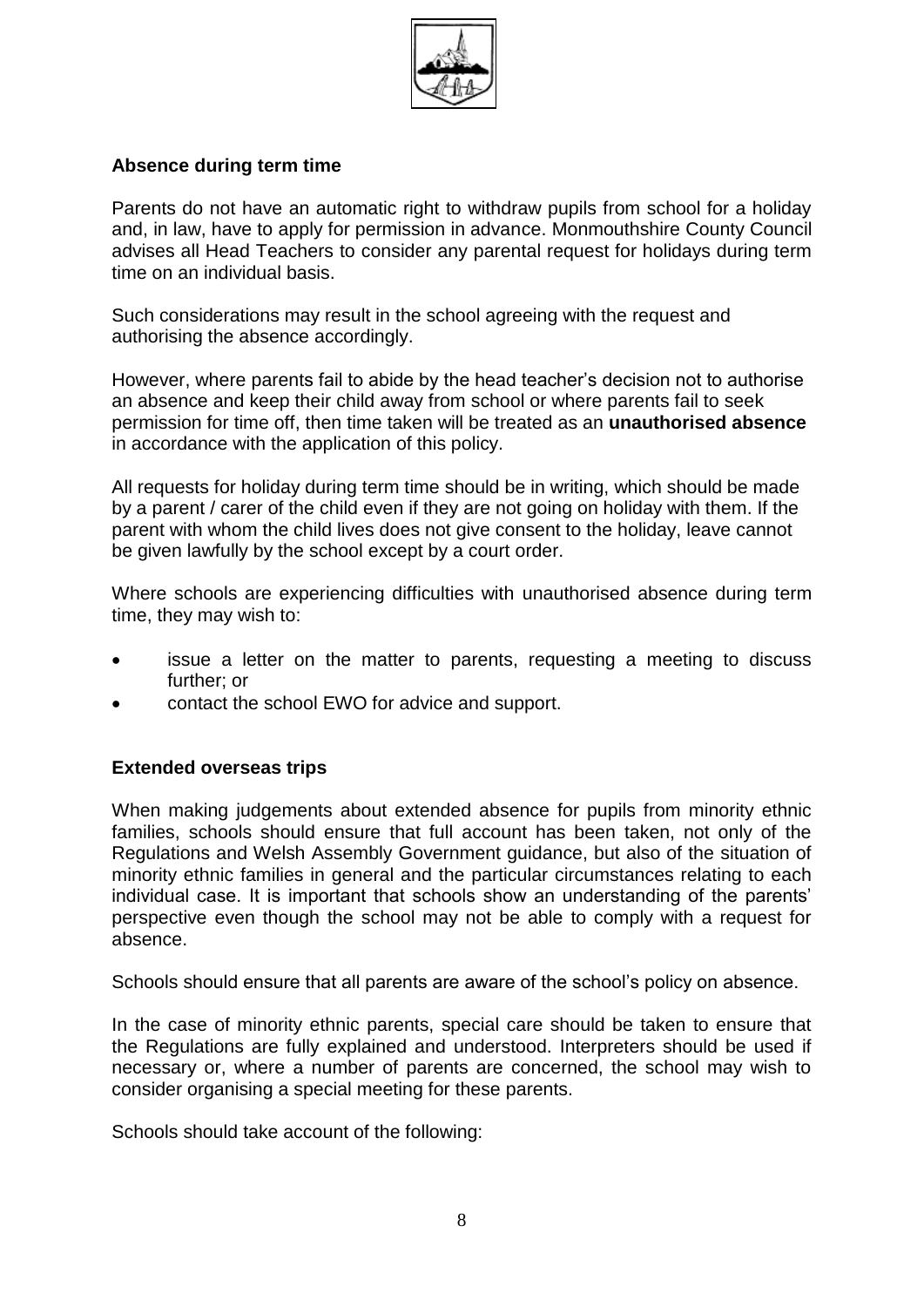

- a visit involving a family overseas has an entirely different significance from the normal associations with 'holiday' which is the category recognised by the Welsh Assembly Government;
- visits may be very important in terms of children's identity and self-esteem as they grow up;
- parents may feel that the planned visit outweighs the importance of their child's uninterrupted attendance at school - maintaining family links may involve greater significance and greater pressure in some societies than it does in the UK; and
- the reasons for parents making a visit may be similar to those for indigenous parents, e.g. family illness, bereavement, etc.

However, schools should explain to parents that:-

- advance permission is required and the absence should be planned carefully with the school:
- if holiday leave must be taken during term time, the head teacher can only authorise absence up to ten school days, any additional time in excess of this would be unuathorised
- their child's name may be removed from the register if he or she has not returned to school within ten school days of the expected date of return.

#### **7. Overview of Roles and Responsibilities of Education Welfare Service and School Attendance Leads:**

The EWS and School Attendance Leads provide support to schools, pupils and parents to ensure regular attendance and address problems relating to absenteeism. The Service liaises with other agencies and provides an important link between home and school helping parents and teachers to work in partnership in order that pupils benefit from the educational opportunities available locally.

The EWS acts on behalf of the local authority in enforcing a parent's duty to provide appropriate education. The main function of the EWS is to improve overall attendance and pupil wellbeing and to reduce persistent absence in all schools and alternative education provision. However, in many instances the EWS also undertake other related duties, which may include:

- working with other agencies to address underlying issues which may impact upon attendance
- playing an active role in the safeguarding agenda.
- regulating child employment and performance licences for school age children;

The main role of the EWS in Monmouthshire is to:

- contribute to the local authority and school's drive for school effectiveness;
- work in partnership with schools, pupils, parents and communities to ensure
- educational entitlement and regular attendance;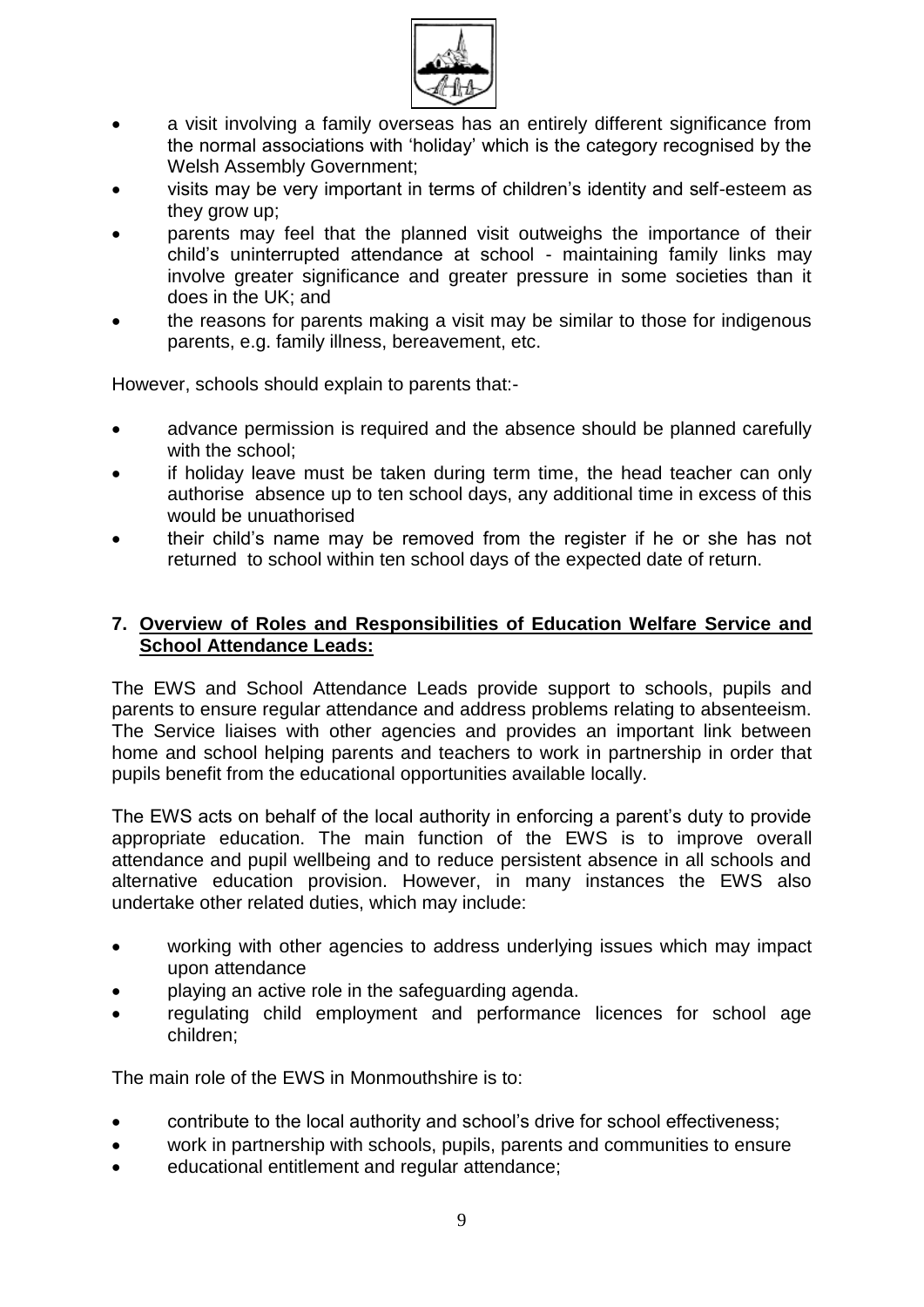

- link with a network of agencies providing education, health and social services for individuals with specific needs; and
- Work effectively and proactively with School Attendance Leads to increase attendance, reduce absence and improve pupil wellbeing.

This is sought to be achieved through:

- promoting and supporting whole school attendance policies, particularly the Local Authority Strategy for Improving Attendance
- providing advice on proven good practice;
- working together with school staff, pupils, parents and relevant others on programmes designed to improve attendance level;
- undertaking individual work with pupils;
- undertaking family centred work;
- developing group work with pupils and parents; and
- initiating statutory proceedings on behalf of the Local Authority.

Importantly, legal action to enforce attendance can only be taken by Monmouthshire Council through its EWS and Legal Services.

### **Engaging and Working with Parents**

Parentally condoned absence is, in many ways, more difficult to identify than any other form of pupil absence. This form of absence is equally as damaging to the pupil's educational experience as any other form of absence. The parents, in many cases, perceive that they are keeping their child away from school for legitimate reasons. They may feel that they are protecting their child/children. It is essential when school staff feel that a pattern of non-attendance is emerging, they work closely with education, social and health support services to ensure the most appropriate and effective intervention is available to the pupil and parents.

Effective engagement is the bedrock on which all work with parents is built. Engagement should be underpinned by the values and principles that guide the work of the EWS. Key to this is respecting parents' rights and supporting them in meeting their responsibilities.

Parents of children from different cultures may feel that the school is not a safe or proper environment for their child. It is vital that schools investigate and endeavour to recognise cultural issues that may prevent a pupil from attending school. There are support services that will assist and advise schools and parents on ways forward when these difficulties arise.

A pupil's punctuality is a legal requirement and the parents / carers of a pupil who is persistently late are guilty of an offence. The law treats persistent lateness (after the close of the Register) in the same way as irregular attendance and parents can be prosecuted if late arrival is not resolved.

Parents can do a great deal to support the regular and punctual attendance of their children. In Monmouthshire we are committed to working with our parents and schools to support and encourage them to: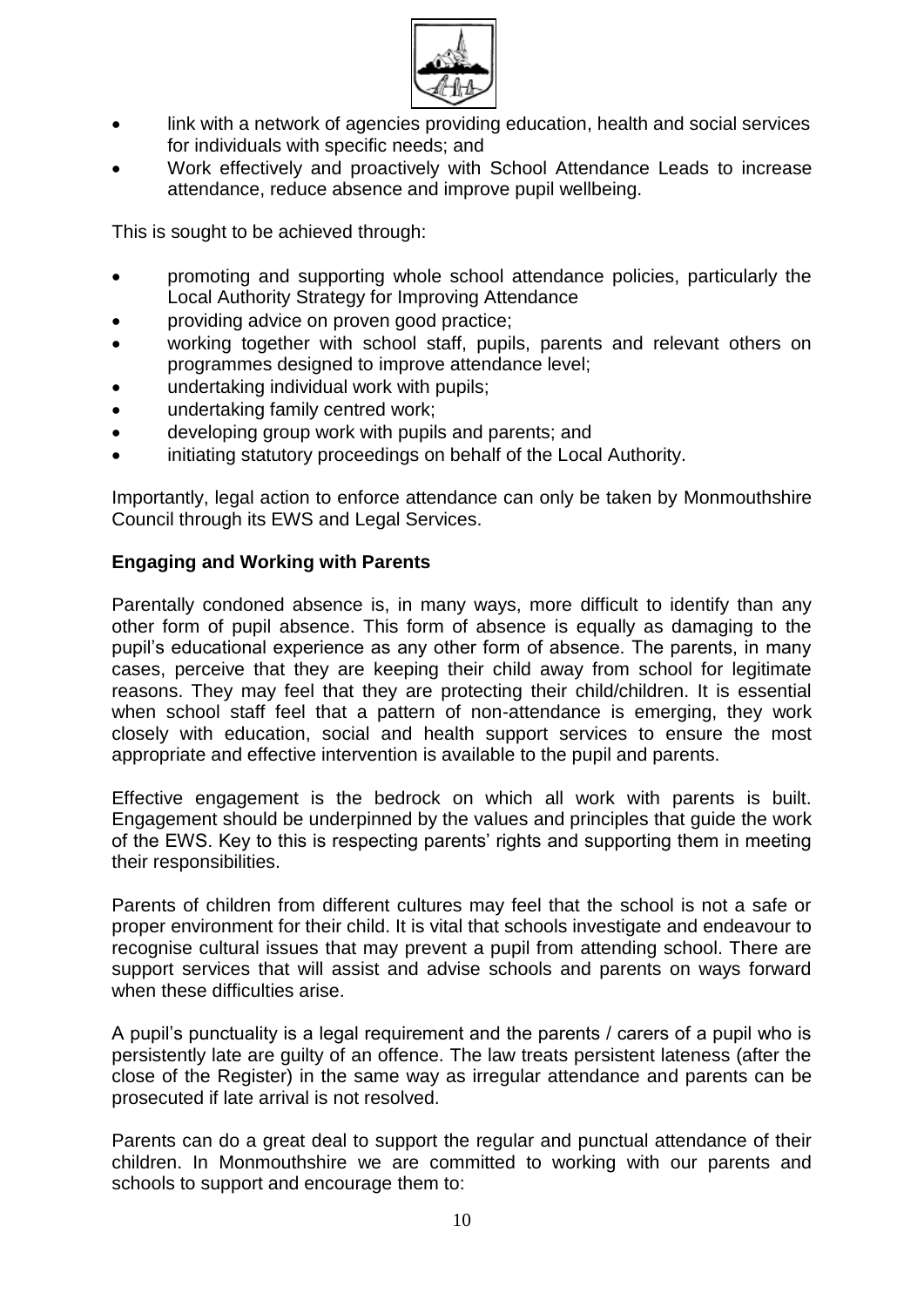

- take an active interest in their child's school life and work;
- attend, when possible, parents' evenings and other school events;
- ensure that their child completes his / her homework and goes to bed at an appropriate time;
- be aware of letters from school which their child brings home;
- ensure that their child arrives at school on time each day;
- ensure that their child only misses school for reasons which are unavoidable or justified, such as illness or days of religious observance;
- always notify the school as soon as possible preferably on the first morning of any absence;
- confirm this in writing when the child returns to school;
- to ensure family holidays do not take place during term-time; and
- talk to the school if they are concerned that their child may be reluctant to go to school.

The Attendance Strategy sets out the following:

- a clear agreement between the school and the Local Authority Education Welfare Service on the actions to be taken by the school, the EWS and the School Attendance Lead;
- the amount of support that schools can expect based on clear criteria including staff responsible for attendance as well as the responsibilities of the school on the appropriateness and timeliness of referrals etc.

# **8. The Role of the Local Authority**

Under section 437 of the Education Act 1996, Monmouthshire Council has a duty to ensure that a child for whom they are responsible is receiving a suitable education either by regular attendance at school or otherwise. Further information can be found in Section 4 of the 'Inclusion and Pupil Support' guidance document.

In September 2009 the Welsh Assembly Government commenced Section 436A of the Education and Inspections Act 2006 which requires that local authorities must make arrangements to enable them to establish (so far as it is possible to do so) the identities of children residing in their area who are not receiving a 'suitable education'.

Implementation of the duty under section 436A should be integrated with the wider range of duties placed on local authorities, including the Children's Act 2004 (sections 25-29) and the Welsh Assembly Government's Safeguarding Children Working Together under the Children's Act 2004 that aims to improve outcomes, and safeguard and promote the welfare of children.

New legislation has empowered a designated officer from Monmouthshire to issue Fixed Penalty Notices (FPNs) to parents of children and young people who have unauthorised absence from school. The issuing of FPNs will be the responsibility of the Principal Officer Inclusion in response to requests made by head teachers, their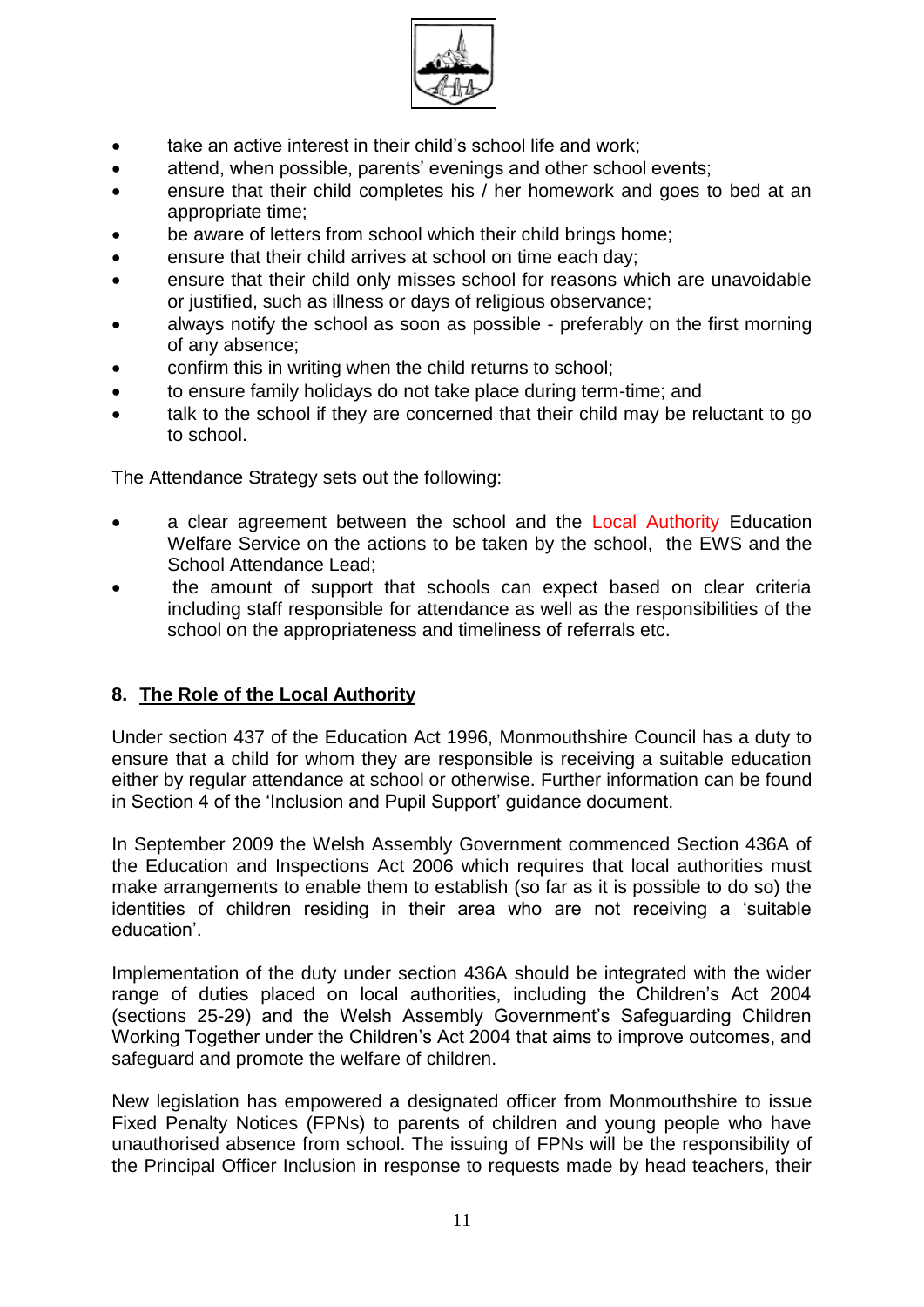

nominated deputies and the police. (See Local Authority's Code of Conduct – Fixed Penalty Notice for Non-Attendance at School).

A School Attendance Order (SAO) applies in cases when a parent of a child of compulsory school age fails to prove that the child is receiving suitable education and where the authority believes the child should attend school. A SAO may be used to direct a parent to send their child to a specified school, and should be used when a pupil is not on roll at any school. They are not intended for pupils who attend irregularly.

- The LA is charged in law with enforcing attendance
- The LA can apply to the courts for an Education Supervision Order (Children Act 1989, Section 36) and where necessary can prosecute parents who fail to ensure their child's attendance at school (Education Act 1996, Section 444)
- The Education Welfare Service works on behalf of the LA with schools, Social Services, Youth Offending Service (YOS), the Police and other relevant agencies in helping parents and the LA to meet their statutory obligations on school attendance
- The LA works with schools to develop whole-school policies to improve pupils` attendance at school
- The LA liaises with the police in arranging and conducting truancy patrols when appropriate

Information on pupils; attendance is monitored by the Inclusion Service. This data is used to support schools in increasing their attendance levels and decreasing their frequency of unauthorised absence, particularly in relation to vulnerable groups.

- All schools to make data available to the LA, ideally in electronic format.
- The LA will collate and analyse attendance data to provide an appropriate targeted provision of services
- The figures are reported to the Directorate Management Team and reviewed as part of the progress report of the directorate's service plans
- The Governing Body of each school should review its attendance policy on a regular basis

# **9. Target Setting**

There is a statutory requirement to set attendance targets yearly, which have to be agreed by the school governors. These targets are set in consultation between the Principal Officer Inclusion and Schools and shared with the EAS. The targets should be both realistic and sufficiently challenging in order to raise school attendance in general.

Schools need to be aware of the interventions that have been successful as part of their evaluation process. Evaluation might usefully be an annual item on the agenda of the governing body, with termly updates in the school governors' meetings at